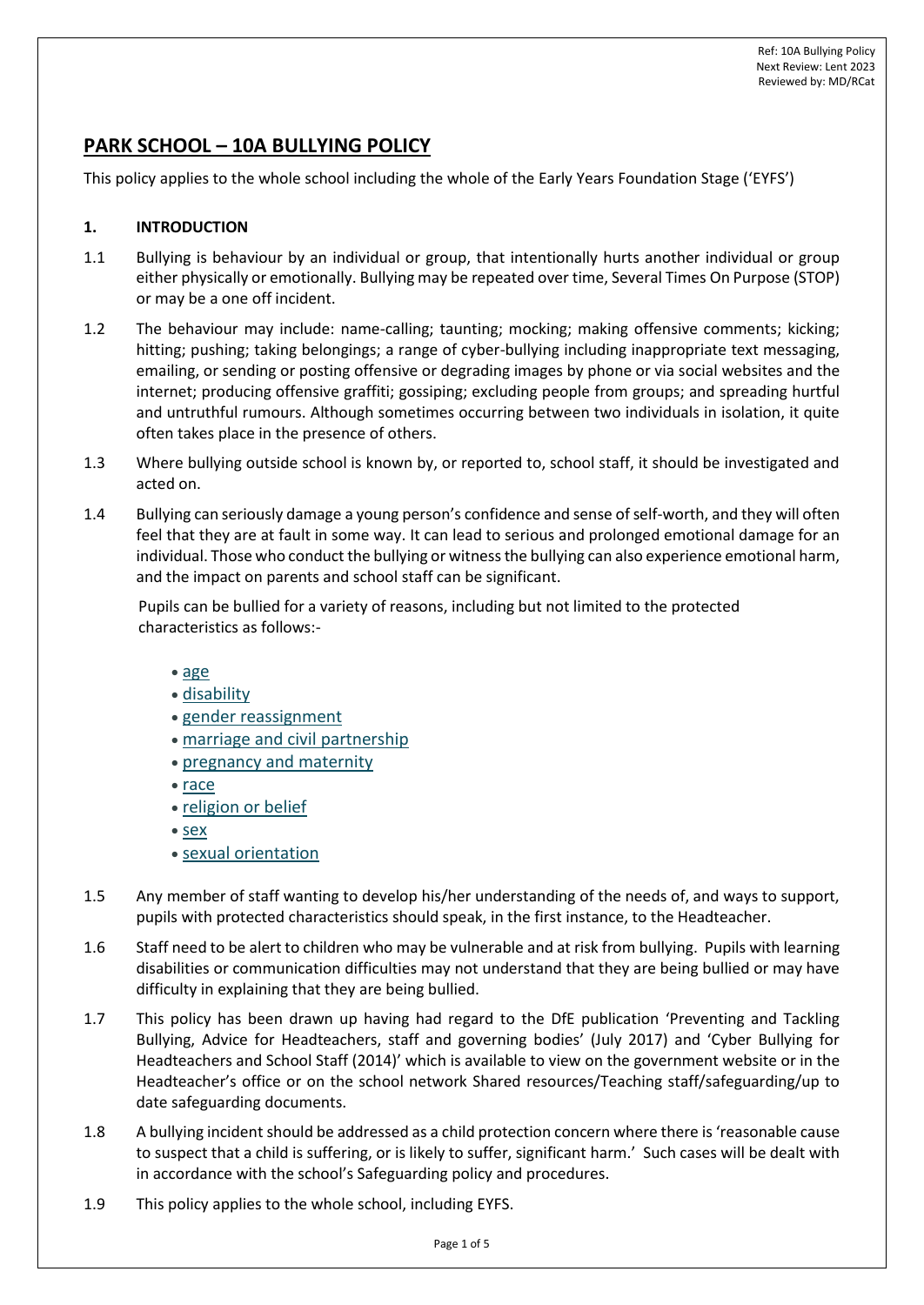## **2. AIMS AND OBJECTIVES**

- 2.1 We aim, as a school, to produce a safe and secure environment where all can learn without anxiety, and to do all that we can to develop and maintain a school ethos in which bullying is regarded as unacceptable. This policy aims to:
	- make all those connected with the school aware of our opposition to bullying;
	- help staff and pupils to prevent bullying;
	- help staff and pupils deal with bullying when it occurs;
	- clarify the roles and responsibilities of staff and pupils with regard to the prevention of, and response to bullying.
- 2.2 The school acknowledges its primary responsibility to prevent pupils from being bullied and to protect those pupils who have been. However, it also acknowledges the responsibility to nurture and promote positive behaviour patterns in those who are bullies and to support the parents of both the pupil/perpetrator and the victim throughout. It is the combination of actions that brings about the most satisfactory results.

### **3. THE BULLY AND THE BULLIED**

- 3.1 Bullies often have low self-esteem despite appearing confident. They like to get their own way and will often respond to stressful situations impulsively and by hitting out. The following are signs to be aware of:
	- aggressive towards other children and adults;
	- prone to break the rules and indulge in anti-social behaviour;
	- positive about their own behaviour, with no shame or guilt and little sympathy with victims;
	- able to communicate well and have an answer for everything;
	- adept at getting themselves 'off the hook' and out of difficult situations.
- 3.2 It is important to identify those liable to attract bullying. Staff should be aware of the following behavioural traits shown by a child which might indicate a bullying problem:
	- repeated minor injury;
	- deterioration in schoolwork or significant changes in behaviour without explanation;
	- aggressive behaviour, tantrums;
	- an air of "detachment" or "don't care" attitude;
	- overly compliant behaviour, "watchful" attitude;
	- the child who is reluctant to go home, to come to school, or is kept away from school by a parent;
	- increasing lack of self-confidence, with gradual withdrawal from school activities; has few school friends;
	- does not trust adults;
	- frequently complaining of feeling unwell Headaches, tummy aches, odd pains; eating problems, includes over-eating and loss of appetite.

#### **4. PREVENTION**

- 4.1 It is the responsibility of the whole staff to:
	- ensure that all children know that bullying is wrong, and that it is unacceptable behaviour in this school
	- ensure that all children know what to do if they are being bullied, or if they become aware of others being bullied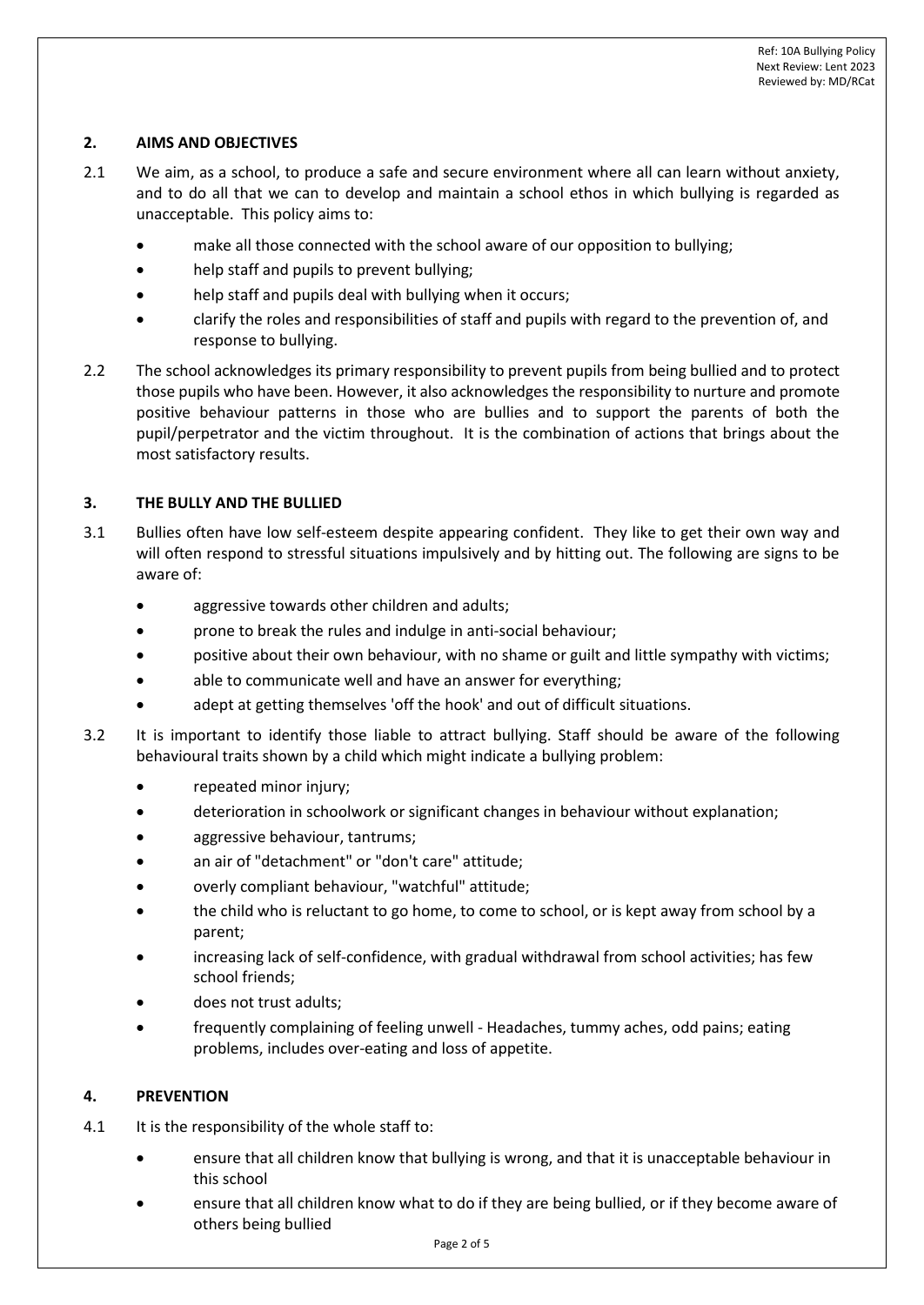- be alert to the possibility of bullying and to be aware of unhealthy relationships amongst pupils, which might indicate the presence of bullying
- help set the school ethos of mutual support, trust, respect for all and praise for success so making bullying less likely. When children feel they are important and belong to a friendly and welcoming school, bullying is far less likely to be part of their behaviour.
- 4.2 Issues relating to bullying and other forms of anti-social behaviour are reviewed regularly. Staff share names of pupils whom we are monitoring carefully for pastoral reasons during staff meetings on a Monday evening or via Teams/email messaging. Teaching Assistants and lunchtime supervisors are informed via notes in the Day Book, emails and staff meeting minutes. It is the responsibility of all staff to be particularly aware of pupils being monitored. The class teacher of each pupil on this list is proactive throughout the week in monitoring the pupil(s) and provides an update in the electronic log by Friday.
- 4.3 Bullying is a topic that is discussed with children through the teaching of PSHEE in 'Time to Thrive' sessions and through assemblies, both through discouraging anti-social behaviour, helping children to build resilience to protect themselves and others and encouraging behaviour patterns that seek to improve friendships and a sense of community throughout the school. This includes discussing with children the differences between people and the importance of avoiding prejudice-based language. Other educational elements may also be used such as projects, drama, stories, literature, historical events, current affairs and topic work.
- 4.4 Online safety is part of both safeguarding and anti-bullying arrangements. The School's expectations with regard to the use of technology by pupils, staff and visitors within the school setting and beyond, are clearly set out in the School's e-Safety policy, the Acceptable Use policy, the Safeguarding policy and the agreement signed by all parents about the use of the Internet by their children.
- 4.5 Above all we stress to all pupils that it isright to tell someone if they, or someone else, are being bullied and we reassure them that staff will listen and respond appropriately. We stress to pupils the part that they can play in preventing bullying by not being a bystander.

### **5. INVESTIGATION OF BULLYING INCIDENTS**

- 5.1 All members of staff investigate and act upon any bullying that they witness or which comes to their attention. This should be done as soon as possible after the act and certainly before the end of that school day. If that member of staff is not the class teacher of the pupils involved, they must refer the situation to the class teacher(s), as soon as possible, and certainly before the end of that school day.
- 5.2 Above all, it is imperative that we create an ethos where bullied pupils are encouraged to talk and to trust that their situation will be improved by talking to us. Pupils will often talk to their class teacher, but they may also choose to speak to other staff, parents or anyone else they trust.
- 5.3 It will usually be right to involve both the parents of the victim and of the perpetrator. If parents are to be involved, this should be done as quickly as possible after the incident. The Headteacher or a member of the SLT must be consulted before informing parents.
- 5.4 Staff keep written records of all investigations into bullying incidents, which are shared and stored in accordance with PARAGRAPH 7 RECORD KEEPING below.

#### **6. ACTION TO BE TAKEN**

There is no one remedy and each case is different. The following is a non-exhaustive list of the options that may be considered:

#### **6.1 Action involving the pupils**

• Counselling and support for the victim of the bullying;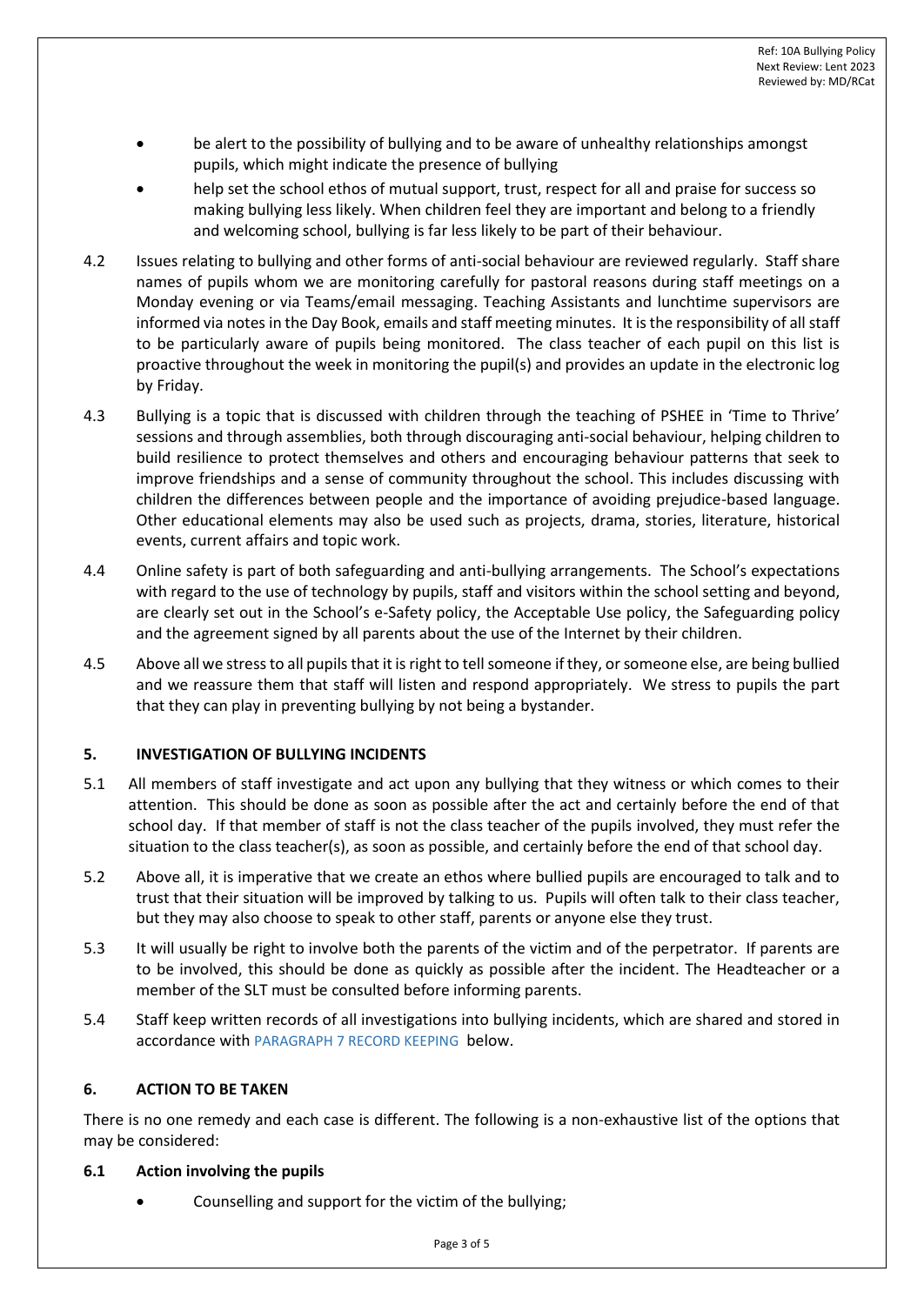- Time spent talking to the child who has bullied: we explain why the action of the child was wrong, and we endeavour to help the child change their behaviour in future;
- Following consultation with the Headteacher and with the parents, a pupil may be placed on our report system which monitors behaviour throughout the school day.
- Sanctions against the child who has bullied (see our Behaviour policy for possible sanctions). These may include strong sanctions such as exclusion in cases of severe or persistent bullying.
- Strict talk to a group or groups of pupils, or to the whole school;
- In the case of cyberbullying, a child may be asked to remove any material deemed to be inappropriate or an internet service provider may be contacted to remove content. Internet access may be suspended at school for specific users for a period of time.

### **6.2 Action involving the parents**

- Following consultation with the Headteacher, parents may have been involved in the investigation stage.
- If a child is put on a report system, the parents are notified and involved in the process
- A meeting with the parents attended by the Class Teacher and the Headteacher. Such a meeting will be called by the Headteacher if it is felt that the bad behaviour of one or more children warrants it. The primary purposes of such a meeting are to discuss ways of improving the bad behaviour and to put parents on notice regarding the consequences of continuing bad behaviour which may include temporary or permanent exclusion from the school.
- A meeting with the parents attended and arranged by the Headteacher to discuss the decision to permanently exclude a child would be made only in consultation with the School Board. Following the meeting, a letter will be sent to the parents by the Headteacher summarising the meeting.
- In cases where one or more sets of parents have been involved in investigations, the parents of all pupils (both the victim and the perpetrator) must be contacted again at the end of the investigation so that all parties understand the action taken by the school. The Headteacher or a member of the SLT must be consulted before contacting parents to inform them of the action taken by the school.

### **6.3 Action involving outside agencies**

6.3.1 In more extreme cases, for example where these initial discussions have proven ineffective, the Headteacher may contact external support agencies such as an Educational Psychologist and a Family Support Worker or the police.

### **7. RECORD KEEPING**

- 7.1 The Headteacher also records these incidents in the Bullying and Behaviour log.
- 7.2 It is the responsibility of the class teacher to ensure that written records are kept for each individual pupil. All incidents of significant misbehaviour must be recorded in writing each individual pupil's profile and on the electronic pupil log, with an email being sent to the Headteacher to make them aware of the entry. Where the person making such a record is not the class teacher, copies must be given as soon as possible to the class teacher who will update the electronic pupil log.

### **8. THE ROLE OF PARENTS**

- 8.1 Parents who are concerned that their child might be being bullied, or who suspect that their child may be the perpetrator of bullying, should contact their child's class teacher immediately.
- 8.2 Parents have a responsibility to support the School's Bullying policy and to actively encourage their